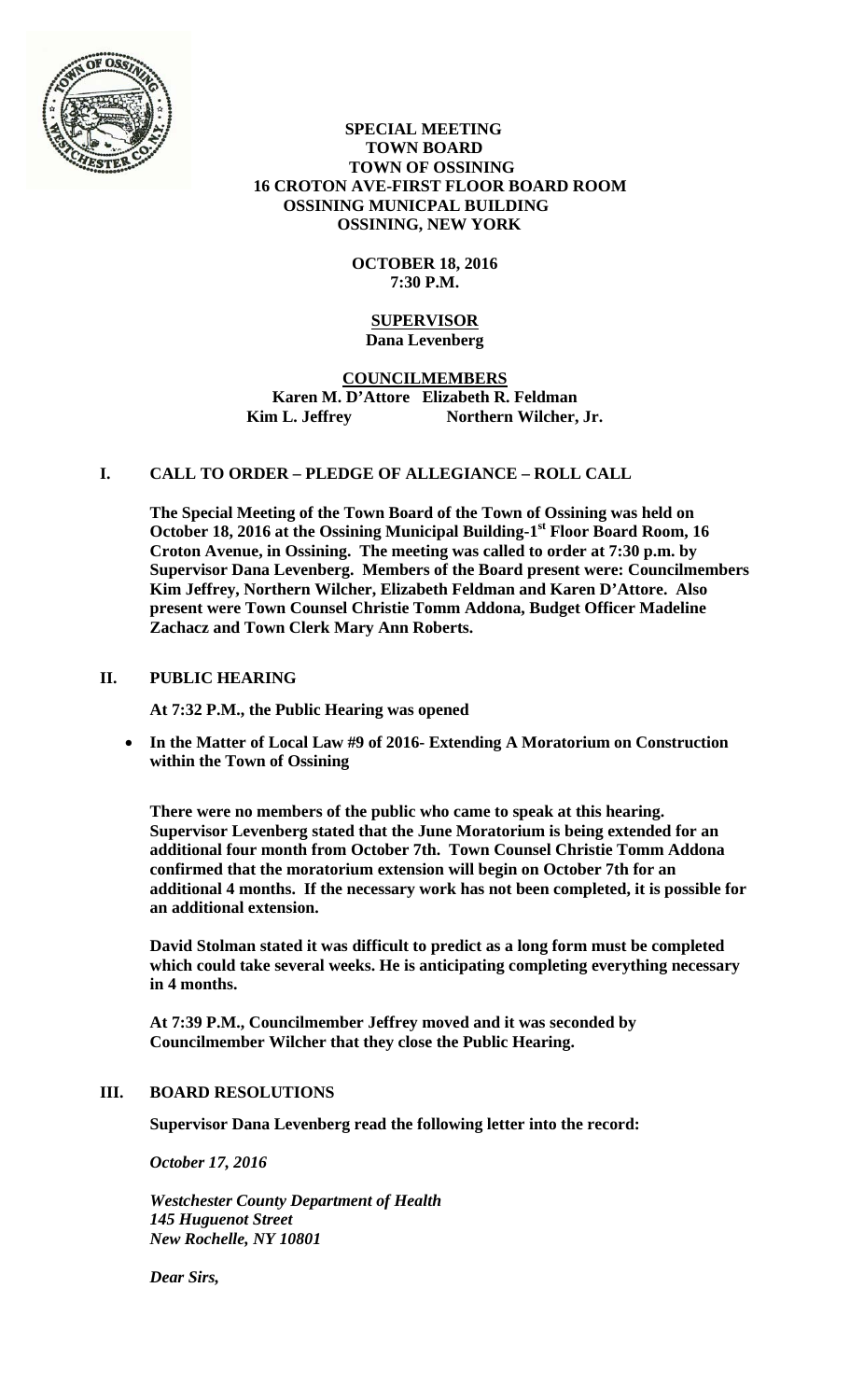*The Town is hoping to commence work on the sewer project at Route 9A/Route 134 Kitchawan Road.* 

*We have been asked to formally document that, should there be any future modifications to the stream that will interfere with the proposed sewer crossing, that the proposed sewer will be rerouted.* 

*Please feel free to contact my office if any additional information is necessary to commence work.* 

*Best,* 

*Dana Levenberg Ossining Town Supervisor* 

**A. New York State Department of Transportation Route 9A/Route 134**

**Councilmember Jeffrey moved and it was seconded by Councilmember Wilcher that the following be approved:** 

**Whereas, the New York State Department of Transportation will be undertaking a sewer project at Route 9A/Route 134; and** 

**Whereas, in order to obtain approval from the Westchester County Department of Health ("WCDOH") needed to commence the work, the WCDOH has requested that the Town of Ossining execute the attached letter; and** 

**Now therefore, be it Resolved, the Town Supervisor is authorized to execute the annexed letter in the form submitted, with any changes in form to be approved by Counsel to the Town.** 

 **Motion Carried: Unanimously** 

### **IV. ANNOUNCEMENTS**

**Supervisor Levenberg announced the following:** 

- **Reminder on paving on Grandview Avenue split between Village and Town (and so is the cost), and work is scheduled to begin on or about Monday, October 24th**
- **Fishing on Henry Gourdine's Hudson, last exhibits this weekend Fri. and Sat. October 21st & 22nd at 8pm and Sun. the 23rd at 3pm**
- **IFCA Benefit Concert is Sat. October 22<sup>nd</sup> from 3-6pm at Henry Welt & Nicky Reno's home, 2 Oakhill Terrace, featuring Julie Corbalis and Bryan Gordon**
- **The Roots of American Folk Music, with Tim Rowell (brother of our Town Historian, Martha Mesiti) on banjo and Ambrose Verdibello on fiddle, Sat. October 22nd at 7pm at The Jug Tavern – go to their website for tickets**
- **Friends of Ossining Public Library's Book Sale is this Thursday through Sunday October 20-23 in the Gallery and Theater**
- **Friday Night at the Movies Money Monster [R] What TV stock market guru Lee Gates (George Clooney) and his producer Patty (Julia Roberts) are held hostage during a live broadcast by a man who lost his life's savings due to Gates' financial advice. The captor soon forces the pair to probe a conspiracy invol ving the global economy. Jodie Foster directed this thriller. Friday, October 21 at 7:00 pm at the Briarcliff Manor Public Library, 1 Library Road, Briarcliff Manor, NY http://www.briarcliffmanorlibrary.org/adultprograms.html**
- **Sing Sing Swing Up The River Cruise Prison Museum Event! Swinging to the early music of the Jazz Age, while cruising up the majestic Hudson River from Yonkers to The Big House in Ossining and return. Get your tickets here: http://hornblower.ticketmob.com/event.cfm?id=149374&cart&\_ga=1.268576241.100 5834370.1456155069 "Sing Sing Swing! An 'Up the River' Cruise" is planned for**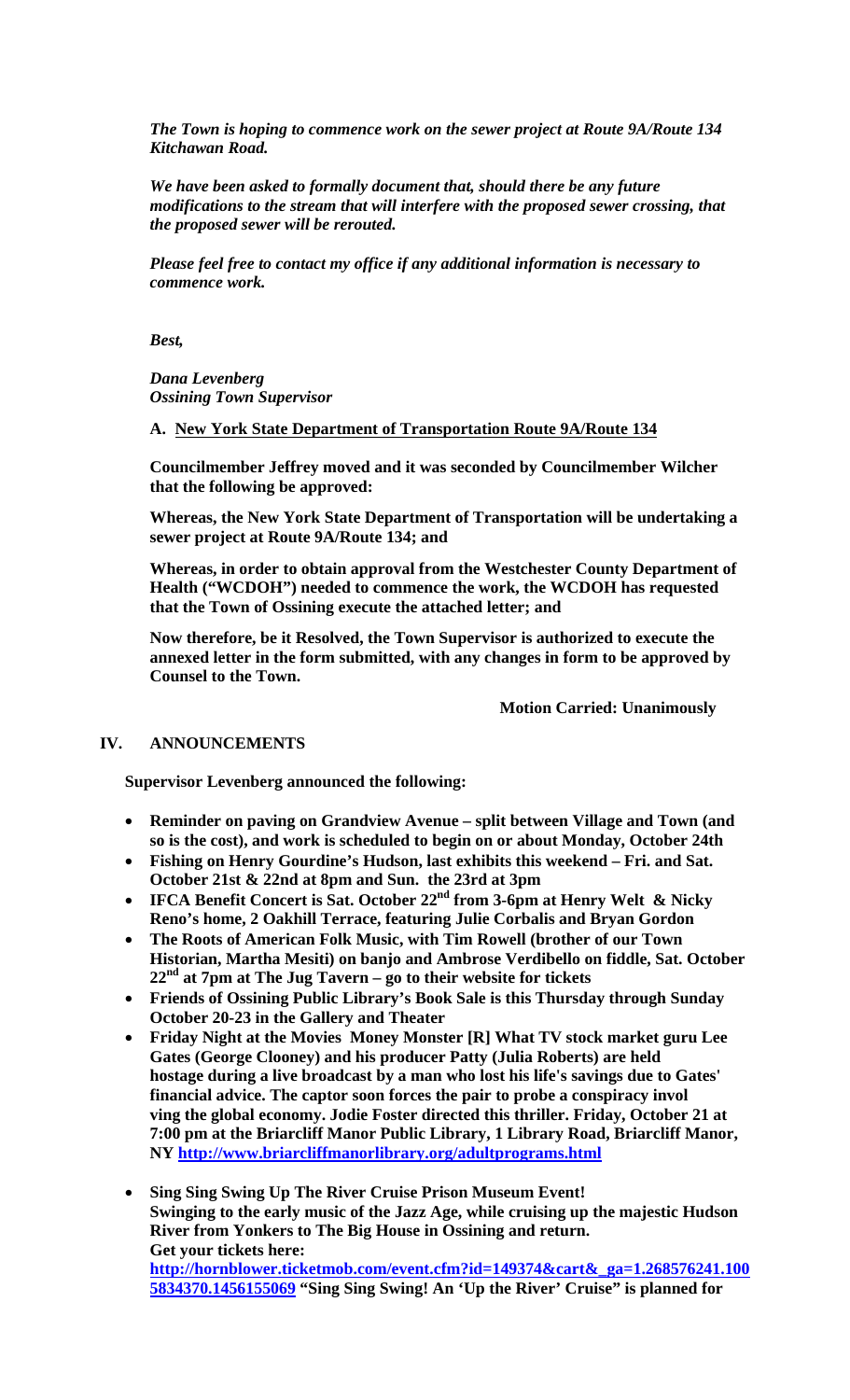**Sunday, November 6, 2016 from 4:00 p.m. to 8:00 p.m. All proceeds from the event benefit the Sing Sing Prison Museum that is currently under development. The museum, expected to attract visitors from around the world, will tell stories of punishment and reform over the prison's 200-year history and provide a forum for discussion of contemporary criminal justice issues.** 

- **Halloween events for the following weekend are as follows:** 
	- o **Fri. 10/28 Night at the Museum guided tours at 7pm, 7:30pm, 8pm, & 8:30pm featuring Benjamin Brandreth, Jeanne Eagles, John Bloomfield Jervis, Warden Lewis Lawes, and Martha Place at Ossining Historical Society Museum**
	- o **Sat. 10/29, 7pm-10pm Ossining's own Haunted Hayride Forest O' Fears at Cedar Lane Park, buy tickets online ONLY at www.forestofears.org This event is organized and run by the Ossining Historic Cemeteries Conservancy with support from the Town and promises to be very spooky!**
	- o **Sun. 10/30 Chamber of Commerce Howloween Pet Parade, 12noon-3pm, starts at Ossining Elks Lodge and walks to Mike Risko Music, bring pets and kids in costume!**
	- o **On Monday, Halloween proper, there will be activities in and around the village for our children to stay safe and have a great time. More information will be available next week.**

**Election Day is coming up soon, Tuesday, November 8th – to learn more about the candidates representing Ossining at various levels of government, you can attend the Greater Ossining Chamber of Commerce's Candidates Forum next Tuesday, October 25th at the Ossining Public Library's Budarz Theater from 7-9pm. The focus of this year's forum is "Business in the Ossining Community," and will be a question and answer format with a moderator, not a debate. Candidates will have the opportunity to introduce themselves. To submit a question for the candidates to answer, send to john@ossiningchamber.org. In the subject line put, "***Question for Candidates Forum***". Questions need to be received no later than Friday, October 21st. Candidates that have RSVPed are:** 

**For New York State Senate David Carlucci and Tom DePrisco For New York State Assembly Sandy Galef and Greg Purdy For Village of Ossining Mayor Victoria Gearity For Village of Ossining Board of Trustees Rika Levin and John Codman For Westchester County District Attorney Bruce Bendish** 

**Councilperson Jeffrey announced that Senator Carlucci will hold a Narcan Antidote to save a life from an overdose at Westchester Community College on October 27th.** 

# **V. ADJOURNMENT –WORK SESSION**

**At 7:55 P.M., Councilmember D'Attore moved and it was seconded by Councilmember Wilcher that the Special Meeting be adjourned.** 

**Motion Carried: Unanimously**